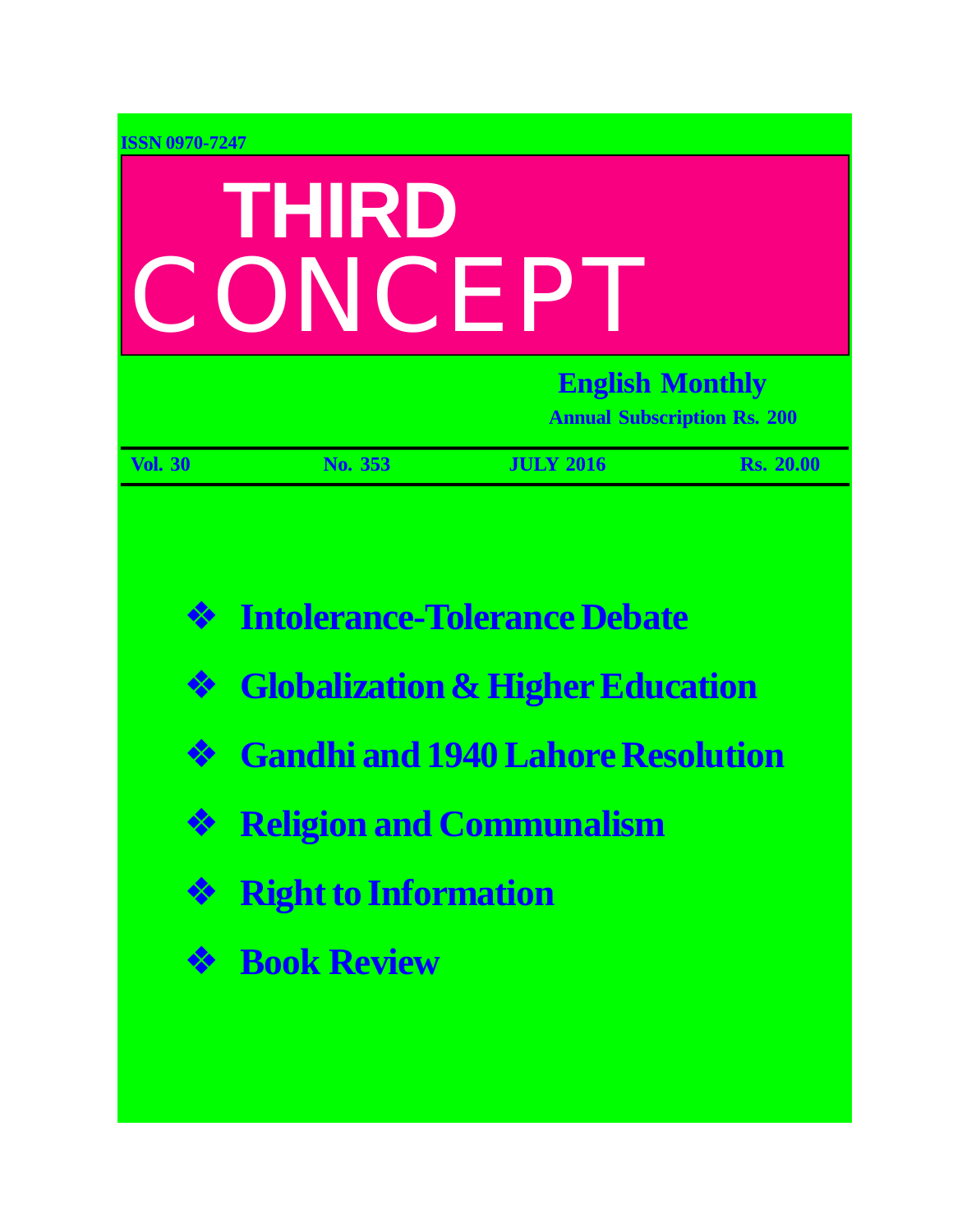

# **An International Journal of Ideas**

### **Vol. 30 No. 353 JULY 2016 Rs. 20. 00**

**Third Concept** aims at providing a platform where a meaningful exchange of ideas can take place among the people of the Third World. The attempt will be to communicate, debate and disseminate information, ideas and alternatives for the resolution of the common problems facing humankind. We welcome contributions from academics, journalists and even from those who may never have published anything before. The only requirement is a concern for and desire to understand and take the issue of our time. Contributions may be descriptive, analytical or theoretical. They may be in the form of original articles, reactions to previous contributions, or even a comment on a prevailing situation. All contributions, neatly typed in double space, may be addressed to:

| Editor                    | <b>Consulting Editor</b>   |
|---------------------------|----------------------------|
| <b>Babuddin Khan</b>      | M. L. Sharma               |
| <b>Managing Editor</b>    | Art Director               |
| R. Prudhvi Raju           | Purba Roy                  |
| <b>Business Executive</b> | <b>Chief of Production</b> |
| <b>R.S.Rawat</b>          | N. P. Agarwal              |

While the Editor accepts responsibility for the selection of materials to be published, individual authors are responsible for the facts, figures, and views in their articles. However, the Editor reserves the right to edit the articles for reasons of space and clarity.

**Published, Printed and Owned by** Babuddin Khan Third Concept LB - 39, Prakash Deep Building, 7, Tolstoy Marg, New Delhi-110 001. Phones : 23711092, 23712249 Fax No: 23711092. E-mail : [third.concept@rediffmail.com](mailto:third.concept@rediffmail.com) Website: [www.thirdconceptjournal.co.in](http://www.thirdconceptjournal.co.in)

**Designed by**: **Pt. Tejpal**

| Editorial |
|-----------|
|-----------|

| <b>NSG Fiasco</b><br>B.K.                           | 5  |
|-----------------------------------------------------|----|
| Intolerance - Tolerance Imbroglio                   | 7  |
| Dr. Md. Mushfique Alam                              |    |
|                                                     |    |
| Religion and Communalism in India                   | 10 |
| Dr. Kiran Bala & Anuj Bist                          |    |
| Mahatma Gandhi and 1940<br><b>Lahore Resolution</b> | 14 |
|                                                     |    |
| Dr. Kanwaljit Kaur                                  |    |
| Right to Information under                          | 16 |
| <b>Indian Legal System</b>                          |    |
| Dr. Subir Kumar Roy                                 |    |
| Perspectives on Social Media                        |    |
| and Social Innovations                              | 23 |
| Dr. Sabahudin Hadžialić                             |    |
| <b>Educational Leadership in Schools</b>            | 27 |
| Dr. Swaleha Sindhi                                  |    |
| Higher Education in India: A Critique               | 30 |
| Anayatullah Nayaji                                  |    |
| ICTs and Disability with special                    |    |
| reference to Autism                                 | 32 |
| Debarati Chakraborty                                |    |
| Women and Related Laws in India                     | 38 |
| Dr. Tasi Taloh                                      |    |
| Globalization and Higher Education                  |    |
| in India: An Overview                               | 41 |
| Dr.Sachinkumar M. Kattimani                         |    |
| Structure and Demography of                         |    |
| Prisons in Tamil Nadu                               | 47 |
| Dr.C.Paramasivan                                    |    |
| Violation of Dalit Rights and                       |    |
| welfare schemes                                     | 51 |
| M. Daniel E. Raj                                    |    |
| <b>Book Review</b>                                  | 55 |
| Ahmad Zaboor                                        |    |
| <b>Plight of Unorganized Labour</b>                 | 56 |
| Georgia. L. Thinakaran & Prasath J.                 |    |